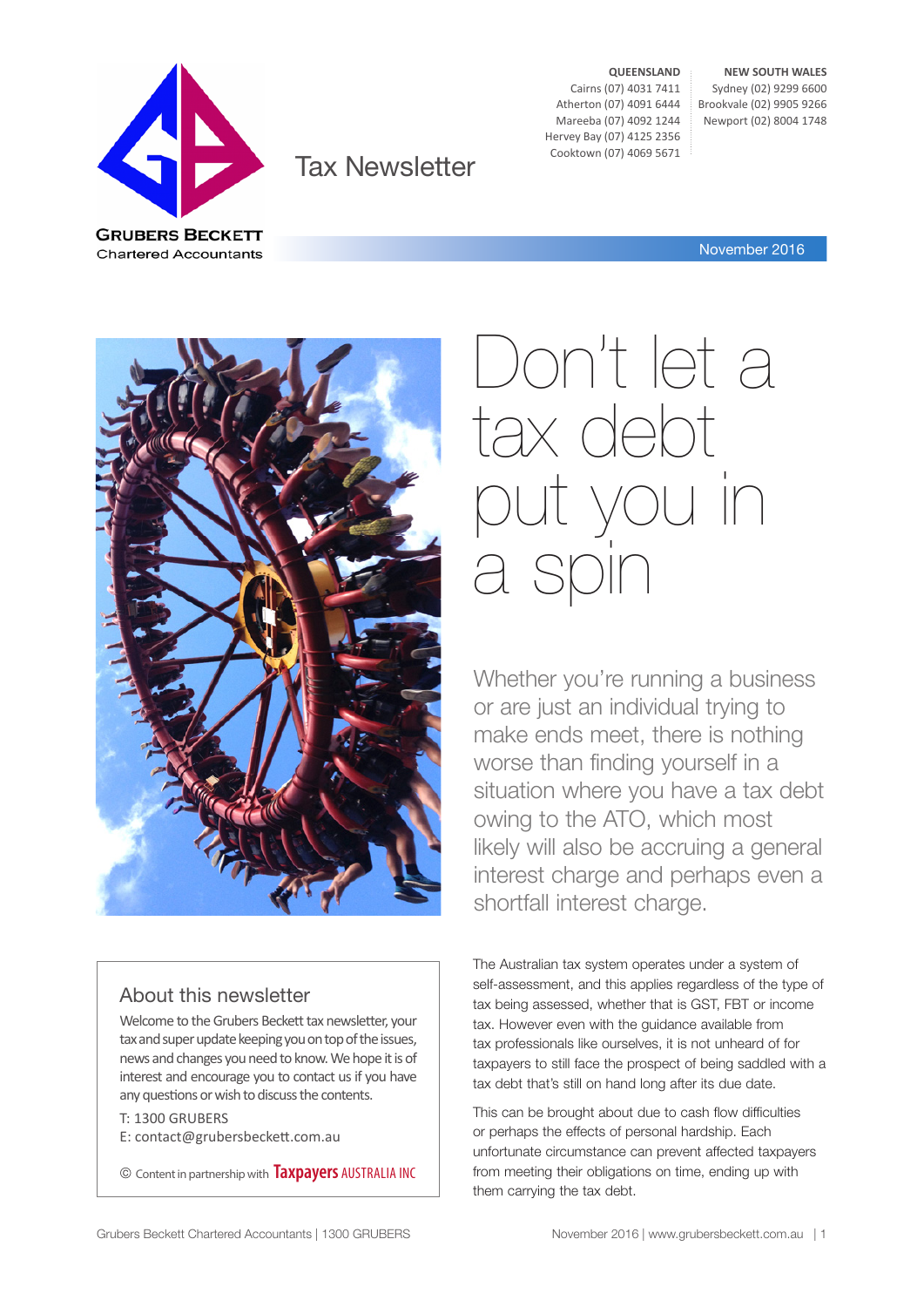#### Don't let a tax debt put you in a spin... *cont*

n be<br>
n be<br>
with<br>
O to<br>
such<br>
ties. Don't let a tax debt put you in a spin... cont<br>
If you have<br>
If you have<br>
If would have<br>
If itsing a tax deadline will lead to the<br>
resulting outstanding debt being subject to the ATO's general interest charged (for<br>
the A If you have difficulty meeting your tax debts, then a payment plan can be arranged with the ATO to alleviate such difficulties.

resulting outstanding debt being subject to the ATO's general interest charge (GIC). The current rate of interest charged (for the October to December 2016 quarter) is 8.76% (compounding daily). We can seek to have such interest charges remitted in certain circumstances (more below).

Let's be clear. The ATO takes debt collection very seriously, as there is substantial revenue at stake. A report last year from the Inspector-General of Taxation on debt collection highlighted that collectable tax debt had grown to more than \$20 billion in 2013-14.

According to the report, most of this (about 60% of total collectable tax debt) relates to individuals and micro businesses. To its credit, the ATO's stated strategic focus is to "prevent debts arising", but where they do arise it has also vowed to "take the most effective recovery action at the most appropriate time".

#### PREVENTING TAX DEBT IN THE FIRST PLACE

They say that prevention is the best cure. We can offer guidance on good record keeping and managing cash flow, as these are the keys to avoiding a tax debt.

Particularly relevant for small business owners, there are certain measures that we can help you with to prevent a tax debt from arising. Namely:

- keeping your GST and income tax payments separate from other finances
- managing your cash flow properly and predict your monthly income and expenses, and
- updating your business records frequently.

Knowing as and when a debt arises, and when it is payable, becomes key to ensuring that cash flow issues are appropriately managed. To our knowledge, the ATO is at this stage trialling digital tools and apps that can help business taxpayers in this regard, which we are keeping an eye on and will pass on more information as it comes to hand.

#### GETTING INTO A PAYMENT PLAN

If you have difficulty meeting your tax debts, then a payment plan can be arranged with the ATO to alleviate such difficulties.

Payment arrangements can generally be applied for online with our help, usually for individuals and sole traders with an income tax or an activity statement debt of \$100,000 or less. But for greater amounts or for more complex cases, a pre-emptive telephone call is generally recommended (and in some cases necessary), to clear up what needs to be put in place. We can help with both application processes.

The ATO may take different actions depending on the taxpayer, the type of debt and amount of the debt, although it is generally accepted that the ATO has favoured leniency in granting payment arrangements to struggling taxpayers who have smaller amounts owing.

In determining whether the debt poses a recovery risk, the ATO classifies debt into six categories, or debt levels, according to the amount owing:

| Debt level | Amount of debt      |
|------------|---------------------|
|            | $<$ \$2,500         |
| 2          | $$2,500 - $7,499$   |
| 3          | $$7,500 - $24,999$  |
| 4          | $$25,000 - $49,999$ |
| 5          | $$50,000 - $99,999$ |
| ิล         | > \$100,000         |

#### MANAGING A LOWER DEBT LEVEL (LESS THAN \$25,000)

It is generally easier for taxpayers with lower debt levels (levels 1 to 3) to enter into a payment arrangement. If your debt falls within this range, it is more than likely that you will be able to arrange for a late payment or obtain an instalment plan. We can make this call on your behalf.

Be mindful to maintain the payment plan, the following must be satisfied:

■ all tax credits/refunds will be used to reduce your tax debt until it's paid off, but won't replace the required instalment payment

*(continued...)*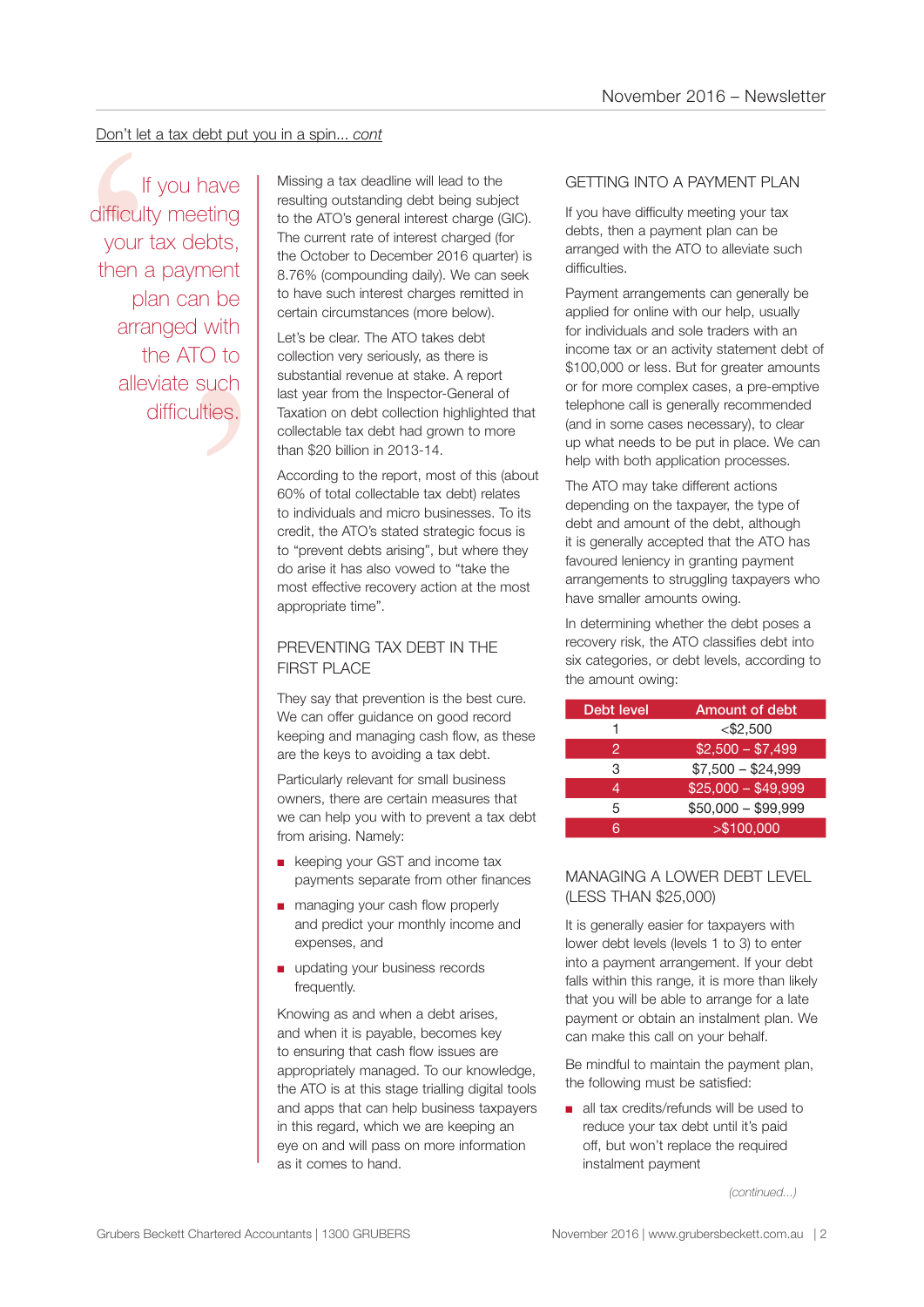#### Don't let a tax debt put you in a spin... *cont*

that<br>t the<br>ately<br>s the<br>tion. Don't let a<br>
For ta<br>
with a<br>
at the<br>
advis<br>
we con<br>
ATO imm<br>
to dis For taxpayers with a tax debt at the highest level, it is advisable that we contact the ATO immediately to discuss the situation.

- GIC will accrue until the debt is paid
- you can make additional voluntary payments or pay off the remaining debt at any time, and
- you must lodge activity statements and tax returns and pay any associated liabilities on time.

The last point is important. Even if you can't pay the tax debt by the due date, you are still required to lodge your tax return or activity statement on time to avoid a penalty.

Timely lodgment will also show the ATO that you are aware of your obligations and doing your best to meet them. This can help if you need further ATO assistance down the track.

If you subsequently find it impossible to pay an instalment, a good option will be for us to contact the ATO on your behalf when this first becomes apparent. This is an important initiative, as not only can early negotiations lead to possibly varying the payment plan, but critically, this can preempt the ATO simply ending the payment plan — which in the worst case scenario could mean having to pay the full amount plus interest quite soon, or facing further recovery action.

#### CALCULATING THE RIGHT REPAYMENT

The ATO offers a payment plan calculator to assist in providing a picture of how long it will take to pay off debt, or how much is required to be paid within a fixed period (ask us about this calculator). You should be mindful that GIC will still apply for outstanding debt, however there is a possibility that this can be remitted depending on your circumstances.

#### MANAGING A HIGHER DEBT LEVEL (\$25,000 AND ABOVE)

If you owe \$25,000 or more to the ATO, obtaining an instalment plan might be more difficult. We will need to submit a request to the ATO on your behalf, and prove that you can ultimately repay the debt, and that

you have made reasonable efforts to raise the funds.

The ATO will assess the viability of the request to ensure the tax debt can be paid and ongoing commitments met. Again, GIC will accrue on the unpaid debt but can be remitted by the ATO depending on circumstances.

#### MANAGING A DEBT LEVEL GREATER THAN \$100,000

For taxpayers with a tax debt at the highest level, it is advisable that we contact the ATO immediately to discuss the situation. The ATO will do a detailed assessment and will work with us to set up a payment plan that is manageable and suitable. You will most likely need to provide us with the following information, within an agreed timeframe, for the ATO's assessment:

- a proposal to pay all amounts owed to the ATO in the shortest possible timeframe, while allowing all future tax obligations to be met by the due date
- details on how the debt arose
- steps taken to mitigate the debt (for example, loan applications)
- the most recent statement for each bank or financial institution account held
- the following documents for the year to date and the two preceding financial years
	- detailed profit and loss statement, or statement of financial performance
	- detailed balance sheet, or statement of financial position
- details of any overdraft or loan facilities, including term loans, hire purchase and leasing facilities (include the balances owing, the monthly repayment amount for each debt commitment and the limit for overdrafts)
- aged creditors listing
- aged debtors listing, and
- any other relevant information that may help the ATO assess the proposal.

*(continued...)*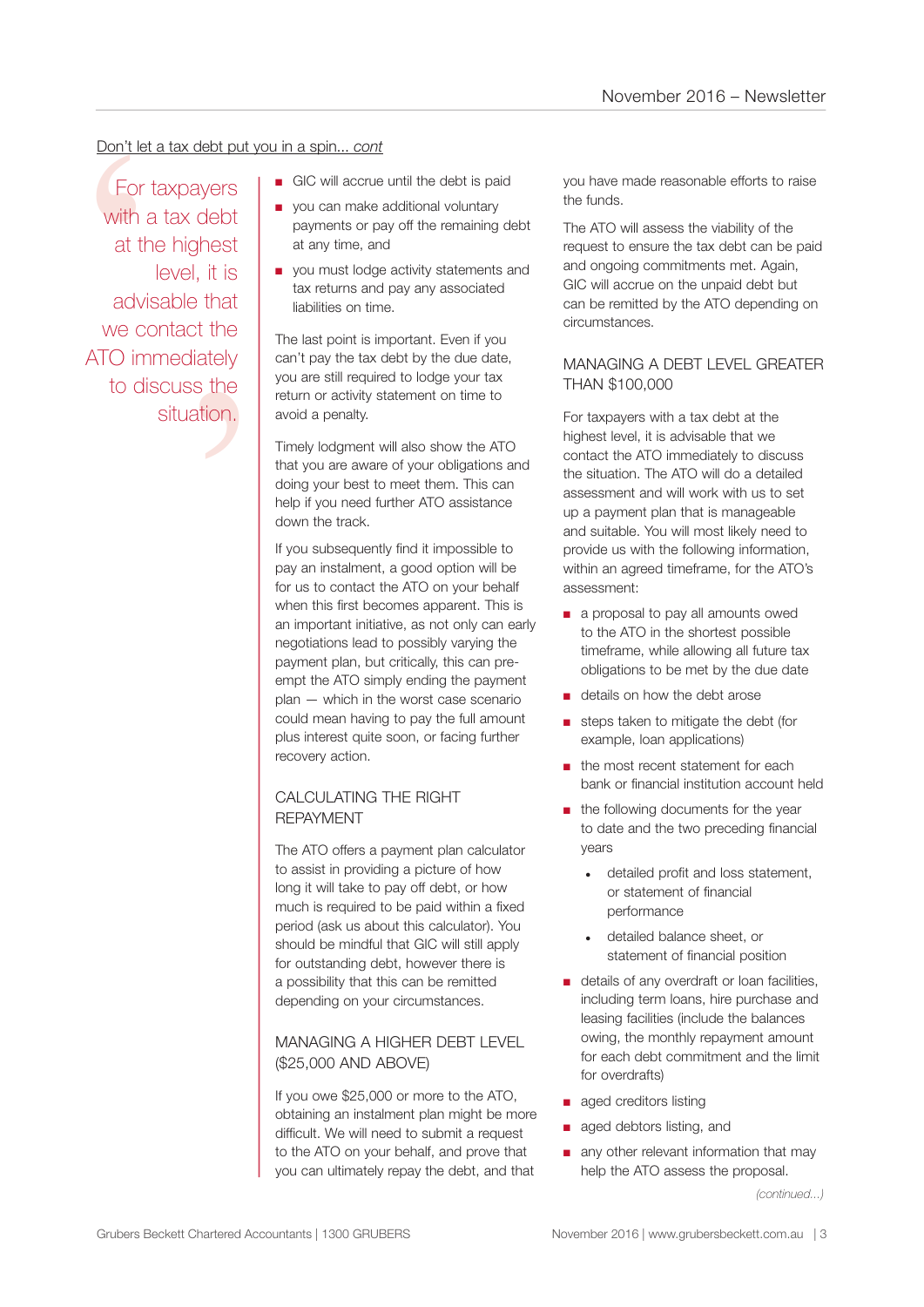#### Don't let a tax debt put you in a spin... *cont*

#### WHEN THERE IS A DISPUTE OVER THE AMOUNT PAYABLE

Sometimes there may be a notice of assessment that appears incorrect and has given rise to an additional amount payable – for example, this could be the result of a mistake that you inadvertently made in a past tax return or even a mistake made by the ATO.

In such cases, with the requisite supporting documents provided, we should be able to successfully seek an amendment to the erroneous assessment.

Be mindful that there is a time limit for amending tax assessments. Specifically, two years for eligible individuals and small businesses and four years for other taxpayers, from the day that the notice of assessment is issued.

Note however that even though the tax assessment in question is in dispute, you are still expected to pay the outstanding tax amount by the due date. It may however be possible that we can seek a deferral of tax payment until the dispute has been resolved. The ATO is generally more agreeable about allowing a deferral if you have a good payment history. However, GIC will still apply.

Overdue amounts, disputed or otherwise, will incur interest, which is a shortfall interest charge (SIC) for any shortfall of tax payable, and a GIC for any interest on fees and penalties. (Also note that under certain circumstances such interest can be claimed as a deduction. Ask us if this may be applicable to you.)

#### MANAGING A SMALL BUSINESS TAX DEBT

If you are a small business owner and satisfy the following conditions, you may be eligible to apply for an interest-free payment arrangement for the tax debt for up to 12 months.

These conditions require that the business:

- has an annual turnover of less than \$2 million
- has a recent activity statement debt of \$50,000 or less, which has been outstanding for no longer than 12 months
- has a good payment and lodgment compliance history, including:
	- no more than one payment plan default within the last 12 months, and
	- no outstanding activity statement lodgments
- is unable to obtain finance (such as loan) through normal business channels, and
- is able to demonstrate ongoing viability.

As noted earlier, once a taxpayer has an agreement with the ATO for a payment plan, it is necessary to stick with the plan. Otherwise, the interest free period will end immediately. Interest will be remitted as long the payment plan is maintained.

Even if you have already entered into another payment plan with the ATO, you can change to this interest-free payment plan if you satisfy the eligibility criteria. The interest-free period will start from the date you enter into the new plan.

#### IF YOU ARE AFFECTED BY SERIOUS HARDSHIP OR NATURAL DISASTER

#### Serious hardship

If paying off a tax debt would cause serious personal hardship, for example not being able to provide food and accommodation for your family due to a serious accident preventing you from working, the ATO may be able to release you from some or all of the debt.

Note however that this is only available to individual taxpayers, including people operating as sole traders and partners in partnerships. It is not available to "structures" such as companies, trusts or partnerships.

#### Natural disasters

If you have been affected by a natural disaster, such as flood, bushfire or drought, remember that there is special assistance from the ATO. Where eligible, the ATO will allow more time to lodge tax returns, pay tax debts without charges, or by instalments, and waive any penalties or interest depending on your circumstances.

#### A CHEAPER WAY?

Note that if you have a cheaper source of financing (say a mortgage offset facility), the interest rate from accessing funds from such accounts will generally be lower than the penalty rates that the ATO applies via the general interest charge. It may be in your best interest to access those funds to settle an ATO debt.

For business taxpayers, interest incurred on funds borrowed to repay a tax debt can be deductible as a cost of doing business (ask us about this). However, if an individual has taken out the loan to settle a tax debt that is not related to operating a sole trader business, the ATO views such interest incurred as not being deductible on the basis that it was not incurred in the course of the taxpayer deriving their assessable income and also because it is private in nature.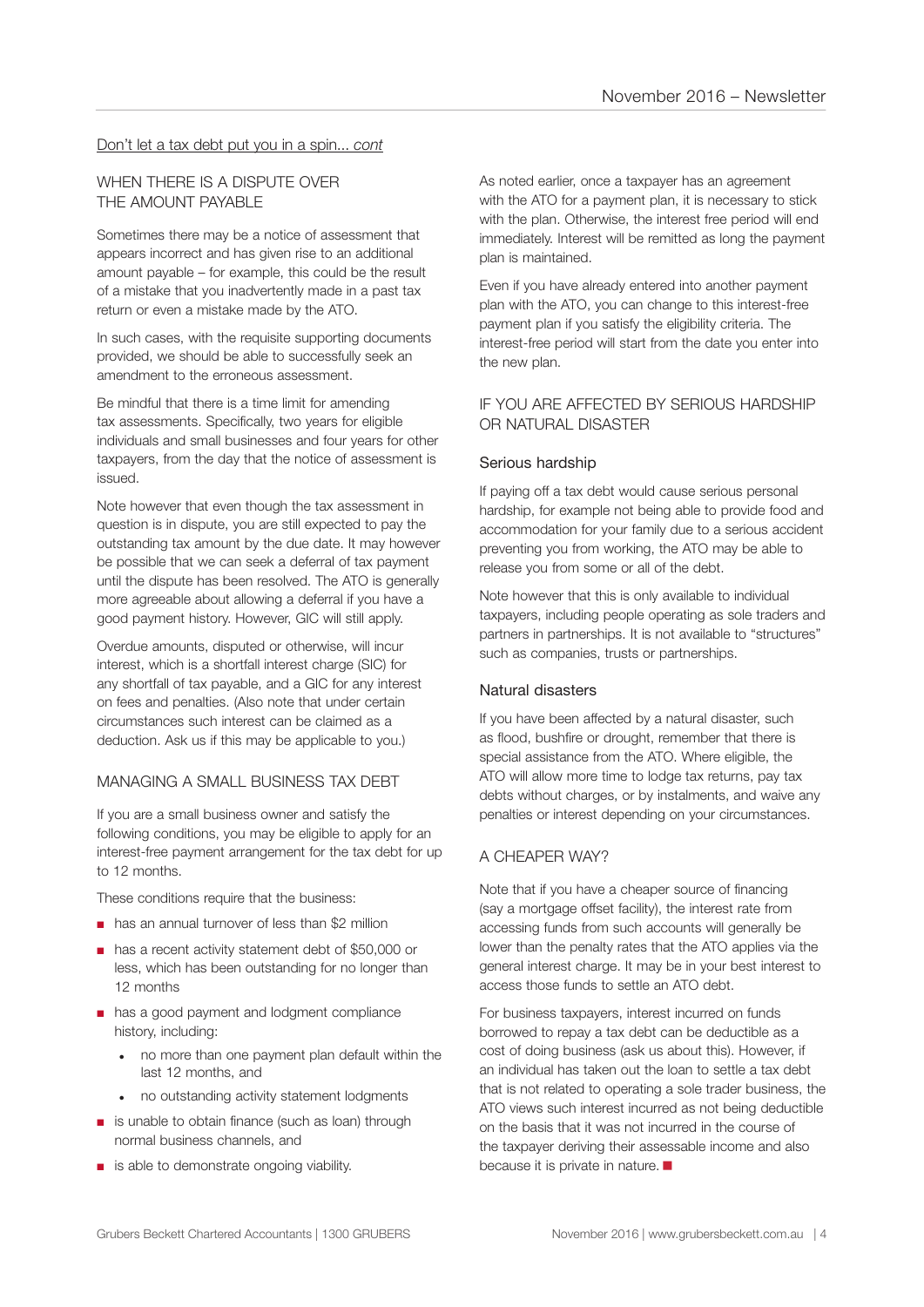

You might be sick of the daily commute, or want more flexibility of hours – or it could be that you have a talent or skill and feel sure that this can translate into a fulfilling career in your own business. Or it could just be that the idea of working from home seems to offer a better work/life balance.

So if you're in the position to be able to have your cake and eat it too, there just may be icing for that cake in the form of tax advantages.

Indeed Australian Bureau of Statistics (ABS) reports indicate that home-based work is prevalent in the Australian community. The 2006 Census showed that 426,523 Australians said they worked from home, and the 2011 survey had 443,939 similarly employed. The upward trend is expected to continue, and it will be interesting to see what data comes out of the recently completed 2016 Census.

Deductible expenses that crop up from working at home are generally classified by the ATO as being either:

- "occupancy" expenses, or
- "running" expenses.

As a rule of thumb, someone operating a home business from a dedicated area of the house will be able to claim both types of expenses. Employees who do some work from home for convenience are generally only entitled to claim running expenses but not occupancy costs. Of course there are exceptions to this general rule and it depends on the person's circumstances.

#### OCCUPANCY COST DEDUCTIONS

These relate to expenses for using the home, obviously, but not necessarily directly tied to the business itself. These can be rental costs, perhaps mortgage interest if you qualify, council rates or insurance premiums.

To claim a deduction for any occupancy expense, the area you set aside for working needs to have the "character of a place of business". In other words, the room in your house that hosts "Hilda's Hair Salon" or "Collin's Consulting" should have the characteristics of a place that is exclusively set aside to offer the product or service that the home-based business is involved in.

Taxpayers can generally claim the same percentage of occupancy expenses as the percentage area of their home that is used to make income (for example, if the home office is 10% of the total area of the home, then you can claim 10% rent costs, council rates and so on). However opting to claim occupancy expenses, especially mortgage interest, will mean you will be expected to account for any capital gain attributable to that same business area of the home when the house is sold.

The physical size of the business area is not always the most appropriate measure. The ATO may for example also accept an apportionment based on the proportionate market value of the area used for the business compared to the rest of the property, if this differs markedly from proportionate size. The ATO will also expect you to prorate your deductions on a time basis if you use the room for private purposes for a part of the year.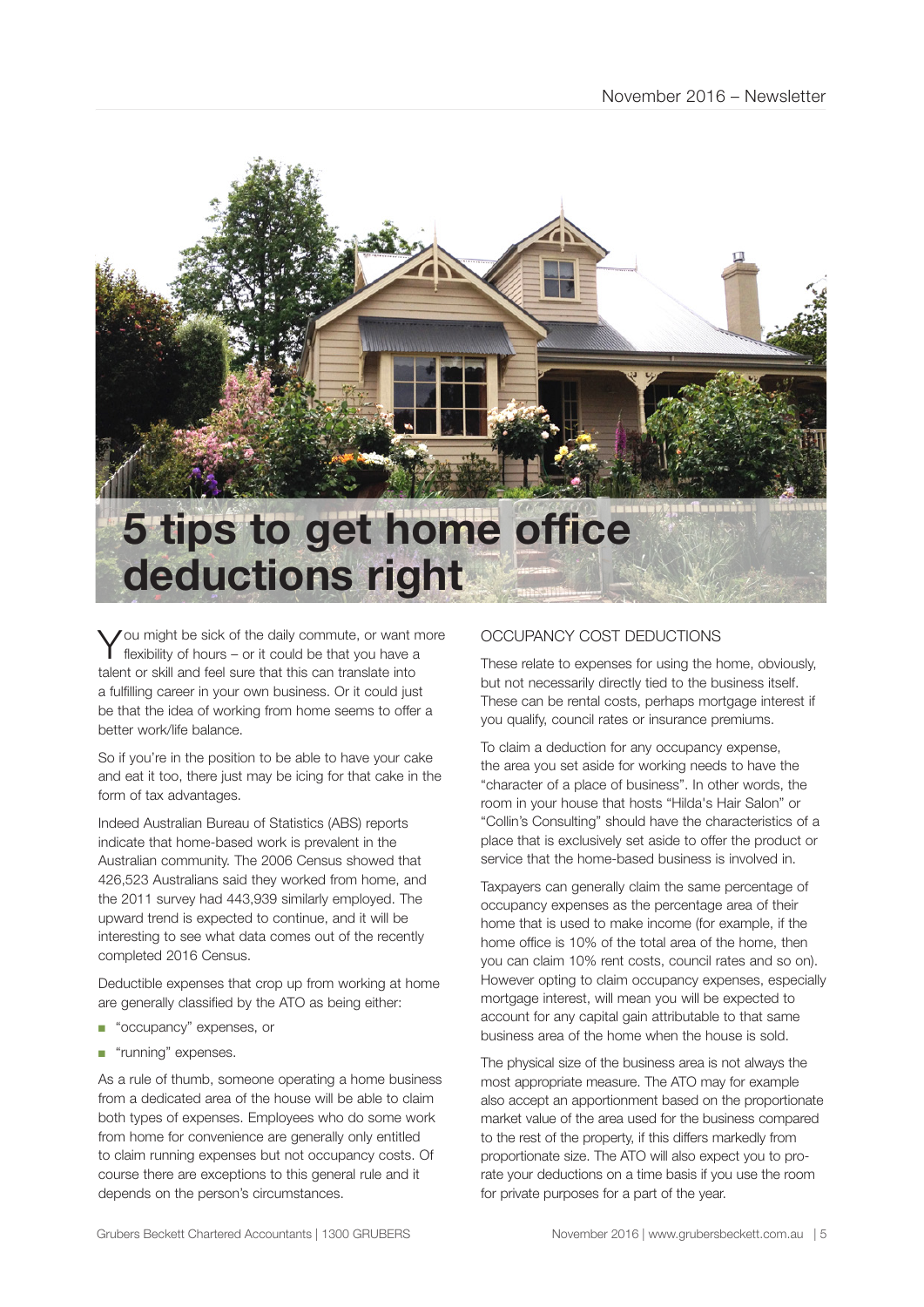#### 5 tips to get home office deductions right ... *cont*

#### NO SPECIFIC WORK AREA – NO OCCUPANCY EXPENSE DEDUCTIONS

You may still work from home but may not have a particular area set aside primarily or exclusively for these income-producing activities. Tim the teacher, for example, could be writing student reports next to the kitchen radio one day or on the front porch another day. There is no defined area from which the work is done, but Tim can still claim deductions for some utility usage such as gas or electricity (running expenses – see below). He just needs to apportion expenses and be able to show how he reached these amounts.

Then there are phone costs for business use, and even the decline in value of "plant and equipment" (chair, desk, computer) to the extent that those items were used for his income producing activities. He will however be unable to make any claims based on renting or owning the house, and also rates or insurance (that is, occupancy costs).

#### RUNNING EXPENSES

These can generally be viewed as those costs that directly result from using facilities in the home to help run the business, or to enable you to do a bit of work from home. These would include electricity, gas, phone bills and perhaps cleaning costs.

Running expenses may be deductible where someone with a home office can establish that they have incurred additional expenditure on the running expenses as a result of their income producing activities. Essentially, taxpayers can claim a deduction actually incurred through their income earning activities that is *additional to their private expenditure* (our emphasis).

See table below.

#### BUNDLED PHONE AND INTERNET PLANS

Households commonly subscribe to "bundle" plans, giving the household access to two or more services (typically phone, internet, and subscription television services) from the same service provider. One periodic (usually monthly) fee is charged for the single bundle which is always lower than the sum of the fees that the taxpayer would have to pay if they subscribe to each service separately, which affects the calculation of the amount that is deductible.

It is necessary to appropriately match work-related use to particular costs. The ATO suggests that the bundle cost can be separated into different components as follows:

- an apportionment based on the supplier's breakdown of the relative cost of the bundled components
- an apportionment based on the relative costs of the bundled components as if they were purchased separately from the same supplier, or
- if there is no breakdown available, then apportion based on information from a comparable supplier.

#### THE "CENTS PER HOUR" METHOD – AN EASIER WAY TO CALCULATE RUNNING EXPENSES DEDUCTIONS

The ATO offers taxpayers an administrative concession for calculating running expenses deductions. The home office deduction can be calculated at the rate of 45c per hour (from 2014-15; 34c per hour from 2010-11 to 2013-14.)

You must keep a record of number of hours worked at home, but are relieved of the burden of calculating the deductible amount for each type of running expense.

So if you've been diligently working away at home, whether as an employee or in your own business, speak to us about claiming all your rightful deductions.

| <b>Category</b>                                                                                                                                         | <b>Examples</b>                                                                                                                                                 | <b>Deductible if</b><br>"home office"                        |
|---------------------------------------------------------------------------------------------------------------------------------------------------------|-----------------------------------------------------------------------------------------------------------------------------------------------------------------|--------------------------------------------------------------|
| Occupancy expenses: expenses which relate<br>to ownership or use of a home and which are<br>not affected by the taxpayer's income earning<br>activities | Rent, mortgage interest, council rates, water<br>rates, land taxes, house insurance premiums                                                                    | is a place of<br>business                                    |
| Running expenses: expenses which relate to<br>the use of facilities within the home                                                                     | Electricity charges (heating/cooling, lighting),<br>cleaning costs, depreciation, leasing charges,<br>costs of repairs on items of furniture and<br>furnishings | is a place of<br>business, or<br>is a place<br>private study |

#### WHAT TYPES OF EXPENSES ARE DEDUCTIBLE?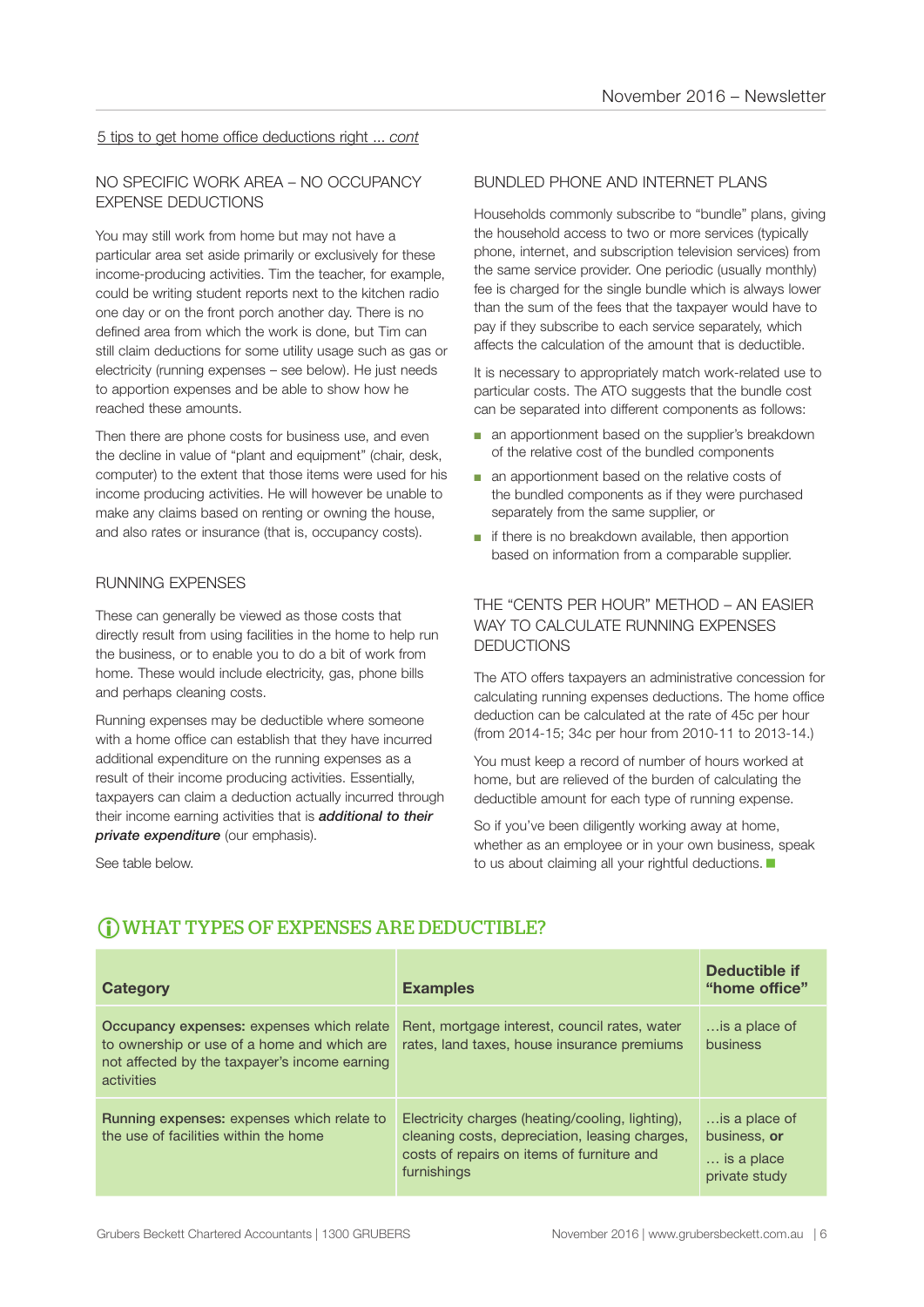### SMSF compliance for 2016-17

The ATO has announced the approach it intends to take over 2016-17 with regard to SMSF compliance for 2016 - Newslette<br>
SMSF compliance the approach it intends to take over 2016-17 with regard to<br>
SMSF compliance. It says trustees will see some key shifts in the ATO's emphasis, both<br>
in terms of the act

The ATO says its key focus areas will be:

- to support trustees who are willing to engage with it to self-correct and rectify regulatory issues in their fund
- to bring "more intensity and effort" to its compliance activities and enforcement actions in cases where trustees won't engage with the ATO, and/or are deliberately and persistently not complying with their obligations, or are operating outside the system
- to bring more intensity and focus to activities that review and assess the independence and quality of SMSF audits and stronger enforcement actions
- to maintain and build on strategies aimed at preventing non-compliance or other issues for SMSFs – including identifying at-risk new entrants into the system, contacting them to ensure they understand their obligations as trustees and taking "appropriate action" (in some instances removing them from the system)
- making it easier for SMSF trustees to comply with their regulatory and income tax obligations. The ATO provides Practical Compliance Guide (PCG 2016/5, ask us for a copy if you are interested) which sets out the "safe-harbour" terms on which SMSF trustees may structure their LRBAs consistent with arm's-length dealing. The ATO is also developing further material intended to provide clearer guidance and examples, especially in relation to pension underpayments

Looking ahead, the ATO says it will also focus on supporting and assisting trustees to comply with any requirements that may arise from new measures put in place by the government.

#### Regulatory issues identified in auditor contravention reports

Regulatory contraventions reported to the ATO through auditor contravention reports (ACRs) are one of its key sources of intelligence about levels of compliance. The ATO has committed to consider every ACR that is submitted, but has also made clear that for the 2016-17 year, under some circumstances, its response will change.

In the 2015 income year, 22,000 contraventions were reported for 8,200 funds. The ATO says more than 50% of these contraventions had been rectified when reported in the ACR. Previously, following the receipt of an ACR, if the ATO assessed a fund as high risk, it would automatically select it for a comprehensive audit. However this year the ATO says it will be changing this approach. Instead, where trustees are willing to engage with the ATO, they will be supported to self-correct and rectify compliance issues through the ATO's "early engagement and voluntary disclosure service" and/or through targeted mail outs.

The ATO says this shift in emphasis, together with an increased focus on SMSF auditor independence and quality, will free it to focus on more intensive compliance activities and enforcement outcomes. It says the ongoing focus will be on:

- trustees who aren't willing to engage with the SMSF regulator
- trustees who are deliberately and/or persistently not complying with their obligations
- trustees deliberately operating outside the system (for example, not lodging annual returns and/or undergoing an annual independent audit)
- trustees seeking to adopt aggressive income tax positions (for example, implementing dividend stripping arrangements, personal income diversion arrangements or other contrived arrangements involving related parties.

#### Also on the ATO's radar

The ATO has also highlighted some of the schemes that trustees should watch out for, and which it is concerned about for the current financial year. These include:

- dividend stripping where the shareholders in a private company transfer ownership of their shares to a related SMSF so that the company can pay franked dividends to the SMSF. The purpose is to strip profits from the company in a tax-free form
- non-arm's length limited recourse borrowing arrangements (LRBAs) – when an SMSF trustee undertakes an LRBA established or maintained on terms inconsistent with an arm's-length dealing
- personal services income where an individual (commonly with an SMSF in pension phase) diverts income earned from personal services to the SMSF where it is concessionally taxed or treated as exempt from tax.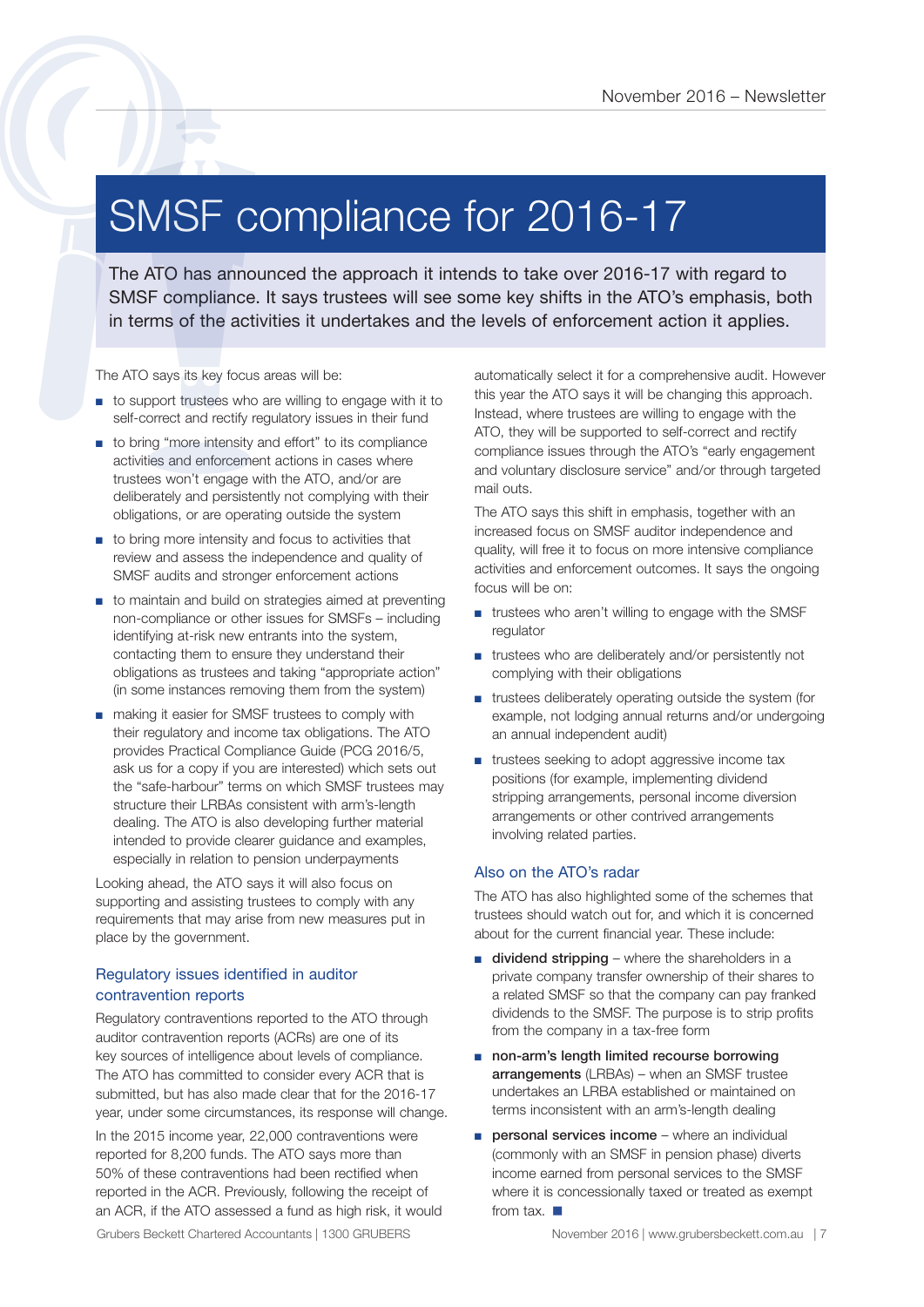

## Getting a tax valuation from  $n \in \Delta T$

e all know that the ATO is the guardian of the tax laws, administers tax regulations and can provide advice and guidance on how they apply.

But not every personal situation fits neatly with the tax laws as they stand. Sometimes, an individual may need help understanding and meeting their tax obligations. In such circumstances, private rulings are one form of ATO advice that we can help you access.

Under the tax law, you can apply for a private ruling about the value of a thing, such as an item of plant. Particularly under capital gains tax, there are a number of instances where a valuation may be necessary.

In doing this, there are two choices:

- ask the ATO to provide the valuation, or
- provide the ATO with a valuation of the item and ask it to confirm that valuation.

The ATO may take the option to use a professional valuer to undertake or review your own valuation. The valuer usually charges the ATO a fee, which the law allows it to pass on to you. Consequently, when you apply for a private ruling requiring a valuation, it is also required that you pay for the work of the valuer.

The ATO cannot provide a private ruling to determine or confirm either the:

- appropriateness of a valuation methodology, or
- value for a future event.

#### Cost to you for valuation

Whenever the ATO uses a professional valuer, it will first give an estimate of how much the valuer will charge. This amount is generally required to be paid before the ATO will proceed.

We can however withdraw your application for a private ruling if you do not want to proceed with, or pay the cost of, the valuation, which will be confirmed in writing by the ATO. If however the valuation work has already started, it will generally be required that you pay for the work already undertaken.

If you provide the ATO with a valuation that meets the requirements set out in the ATO guidance *Market valuation for tax purposes* (ask us for a copy), it will generally cost less to confirm it than to undertake a new valuation.

If the ATO decides that the valuation you have provided is not acceptable, before it issues a private ruling the ATO will ask if you want to either:

- submit a new valuation for review, or
- ask the ATO to provide the valuation.

You will need to pay any further costs the professional valuer charges to the ATO. And if the ATO does not receive any such advice, it generally will issue a private ruling stating that your valuation is not acceptable and that it will not provide an alternative valuation.